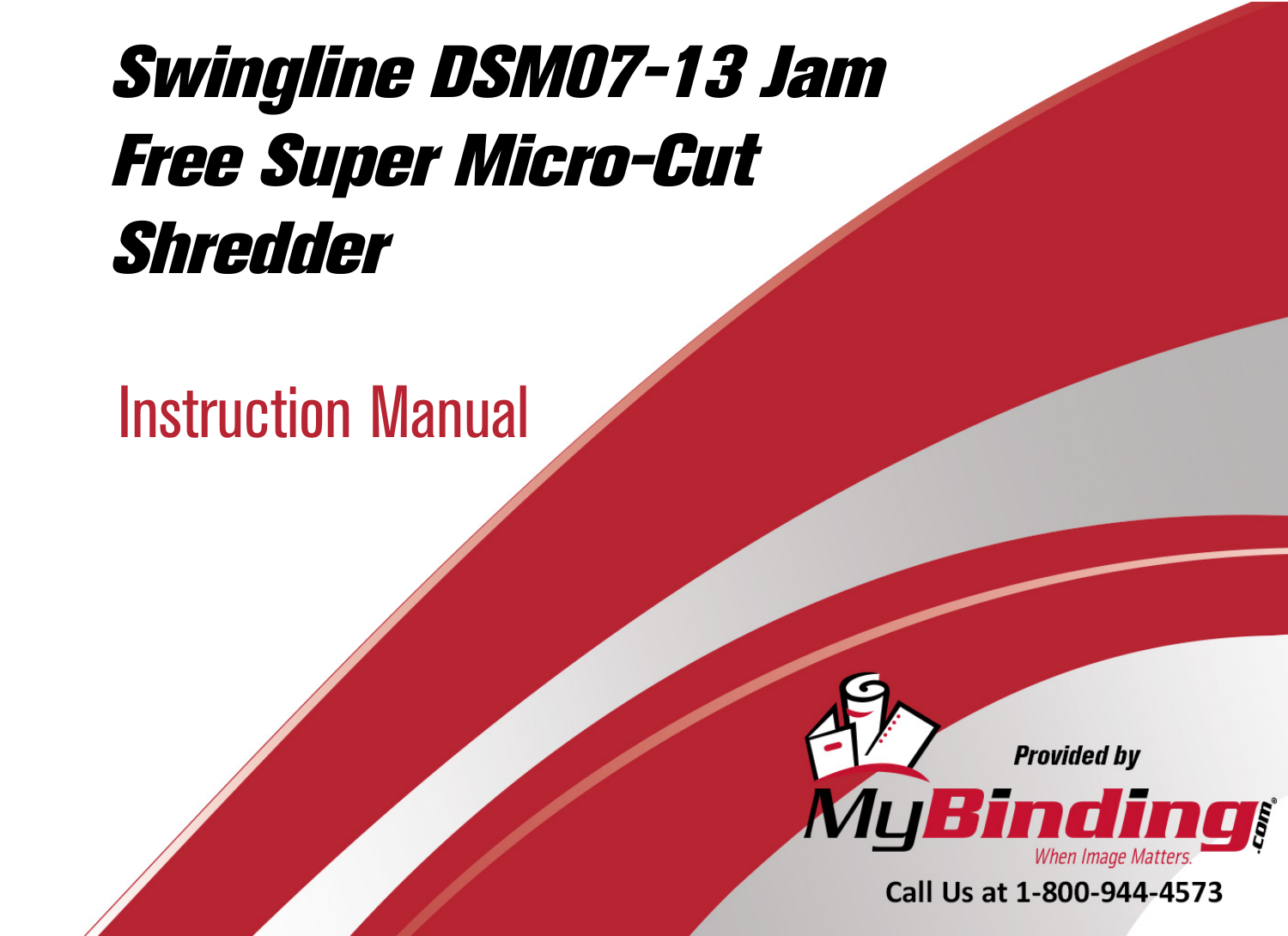Swingline

Non-stor Jan





# **Document Shredders** Déchiqueteuses Destructoras de documentos

Instruction Manual Manuel d'utilisation Manual de instrucciones



To register this product go to www.swingline.com Pour enregistrer ce produit, allez sur www.swingline.com Para registrar este producto visite www.swingline.com

# **Specifications**

| Models                            | SS20-08                 | SX16-08                 | SM12-08                 | DS22-13        | DX18-13        |
|-----------------------------------|-------------------------|-------------------------|-------------------------|----------------|----------------|
| ♩<br>Sheet Capacity 80gsm paper - | 20 sheets               | 16 sheets               | 12 sheets               | 22 sheets      | 18 sheets      |
| <b>Duty Cycle</b>                 | 4 mins on / 20 mins off | 4 mins on / 20 mins off | 4 mins on / 20 mins off | Continuous     | Continuous     |
| Volts / Hz                        | 120V / 60Hz             | 120V AC / 60Hz          | 120V AC / 60Hz          | 120V AC / 60Hz | 120V AC / 60Hz |
| Amperage                          | 2.5A                    | 4.0A                    | 5.0A                    | 3.0A           | 4.5A           |
| <b>CD / Credit Card</b>           | Yes                     | Yes                     | No                      | Yes            | Yes            |
| Self0il™                          | No                      | No                      | No                      | No             | Yes            |
| Models                            | DM12-13                 | <b>DSM07-13</b>         | DS22-19                 | DX20-19        |                |
| ¬<br>Sheet Capacity 80gsm paper - | 12 sheets               | 7 sheets                | 22 sheets               | 20 sheets      |                |
| <b>Duty Cycle</b>                 | Continuous              | Continuous              | Continuous              | Continuous     |                |
| Volts / Hz                        | 120V AC / 60Hz          | 120V AC / 60Hz          | 120V AC / 60Hz          | 120V AC / 60Hz |                |
| Amperage                          | 9.0A                    | 9.0A                    | 3.0A                    | 5.0A           |                |
| CD / Credit Card                  | No                      | N <sub>0</sub>          | Yes                     | Yes            |                |
| SelfOil™                          | Yes                     | Yes                     | No                      | Yes            |                |

IMPORTANT: ONLY INSERT ONE CD OR ONE CREDIT CARD AT A TIME. Models DM12-13, DSM07-13 and SM12-08 cannot shred CDs, credit cards, paper<br>clips or staples. Sheet capacity may vary with AC line voltage.

# Spécifications :

| Modèles                                                       | <b>SS20-08</b>                        | SX16-08                               | SM12-08                               | <b>DS22-13</b>   | DX18-13          |
|---------------------------------------------------------------|---------------------------------------|---------------------------------------|---------------------------------------|------------------|------------------|
| Capacité de coupe - papier de 80 g/m <sup>2</sup> -           | 20 feuilles                           | 16 feuilles                           | 12 feuilles                           | 22 feuilles      | 18 feuilles      |
| <b>Cycle d'utilisation</b>                                    | 4 min en marche /<br>20 min à l'arrêt | 4 min en marche /<br>20 min à l'arrêt | 4 min en marche /<br>20 min à l'arrêt | Continu          | Continu          |
| Volts / Hz                                                    | 120 V / 60 Hz                         | 120 V AC / 60 Hz                      | 120 V AC / 60 Hz                      | 120 V AC / 60 Hz | 120 V AC / 60 Hz |
| Intensité de courant                                          | 2,5A                                  | 4,0 A                                 | 5,0A                                  | 3,0A             | 4,5 A            |
| CD / Carte de crédit                                          | Oui                                   | Oui                                   | Non                                   | Oui              | Oui              |
| Self0il™                                                      | Non                                   | Non                                   | Non                                   | Non              | Oui              |
|                                                               |                                       |                                       |                                       |                  |                  |
| Modèles                                                       | DM12-13                               | <b>DSM07-13</b>                       | DS22-19                               | DX20-19          |                  |
| الحب<br>Capacité de coupe - papier de 80 g/m <sup>2</sup> - [ | 12 feuilles                           | 7 feuilles                            | 22 feuilles                           | 20 feuilles      |                  |
| <b>Cycle d'utilisation</b>                                    | Continu                               | Continu                               | Continu                               | Continu          |                  |
| Volts / Hz                                                    | 120 V AC / 60 Hz                      | 120 V AC / 60 Hz                      | 120 V AC / 60 Hz                      | 120 V AC / 60 Hz |                  |
|                                                               |                                       |                                       |                                       |                  |                  |
| Intensité de courant                                          | 9,0A                                  | 9.0A                                  | 3.0A                                  | 5.0A             |                  |
| CD / Carte de crédit                                          | Non                                   | Non                                   | Oui                                   | Oui              |                  |

IMPORTANT : INSÉREZ SEULEMENT UN CD OU UNE CARTE DE CRÉDIT À LA FOIS. Les modèles DM12-13, DSM07-13 et SM12-08 ne peuvent pas déchiqueter les CD, cartes de crédit, trombones ou agrafes. Feuilles mai varient en fonction de la tension.

# Especificaciones

| Modelos                                   | SS20-08                                     | SX16-08                                     | SM12-08                                     | DS22-13        | DX18-13        |
|-------------------------------------------|---------------------------------------------|---------------------------------------------|---------------------------------------------|----------------|----------------|
| Capacidad de hojas papel de 80 gsm -      | 20 hojas                                    | 16 hojas                                    | 12 hojas                                    | 22 hojas       | 18 hojas       |
| Ciclo de trabajo                          | 4 minutos encendida /<br>20 minutos apagada | 4 minutos encendida /<br>20 minutos apagada | 4 minutos encendida /<br>20 minutos apagada | Continuo       | Continuo       |
| <b>Voltios / Hz</b>                       | 120V / 60Hz                                 | 120V CA / 60Hz                              | 120V CA / 60Hz                              | 120V CA / 60Hz | 120V CA / 60Hz |
| Consumo                                   | 2,5A                                        | 4.0A                                        | 5,0A                                        | 3,0A           | 4,5A           |
| CD / Tarjetas de crédito                  | Sí                                          | Sí                                          | No                                          | Sí             | Sí             |
| SelfOil™                                  | N <sub>0</sub>                              | No                                          | No                                          | No             | Sí             |
| Modelos                                   | DM12-13                                     | <b>DSM07-13</b>                             | <b>DS22-19</b>                              | DX20-19        |                |
|                                           |                                             |                                             |                                             |                |                |
| ↘<br>Capacidad de hojas papel de 80 gsm - | 12 hojas                                    | 7 hojas                                     | 22 hojas                                    | 20 hojas       |                |
| Ciclo de trabaio                          | Continuo                                    | Continuo                                    | Continuo                                    | Continuo       |                |
| <b>Voltios / Hz</b>                       | 120V CA / 60Hz                              | 120V CA / 60Hz                              | 120V CA / 60Hz                              | 120V CA / 60Hz |                |
| Consumo                                   | 9,0A                                        | 9.0A                                        | 3.0A                                        | 5,0A           |                |
| CD / Tarietas de crédito                  | No                                          | No                                          | Sí                                          | Sí             |                |
| SelfOil™                                  | Sí                                          | Sí                                          | N <sub>0</sub>                              | Sí             |                |

IMPORTANTE: INSERTE SÓLO UN CD O TARJETA DE CRÉDITO POR VEZ. Los modelos DM12-13, DSM07-13 y SM12-08 no pueden triturar CD, tarjetas de crédito, sujetapapeles o broches. Hojas de capacidad puede variar con el voltaje.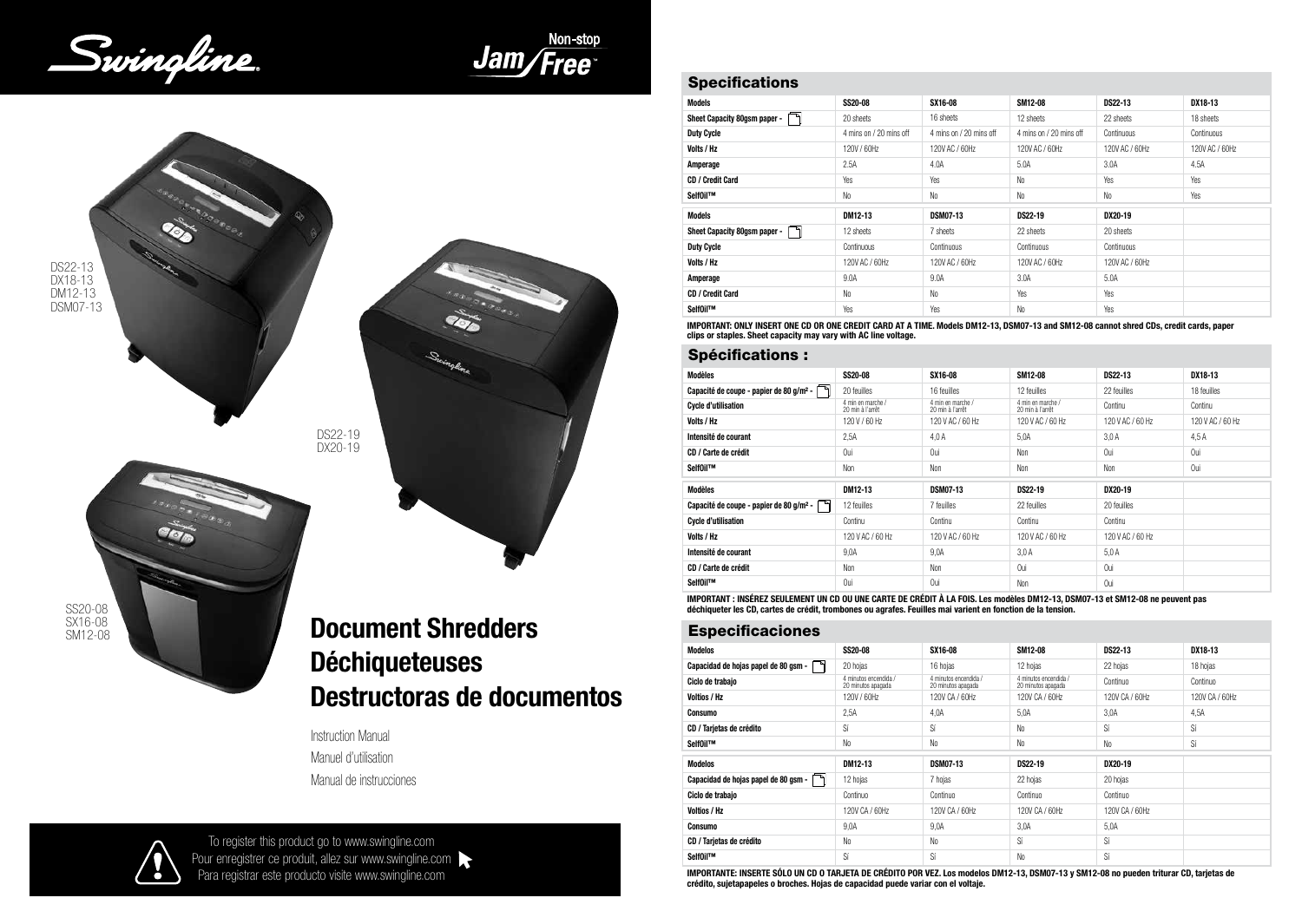

|                              |       |                    |        | <b>MEN</b>      |           | ï          |
|------------------------------|-------|--------------------|--------|-----------------|-----------|------------|
|                              |       | Anti-Jam Indicator | Auto   | <b>Bin Full</b> | Door Open | Cool Down* |
| Colour of LED                | Red   | Green              | Blue   | Red             | Red       | Red        |
| Power On/Off Switch          |       |                    |        |                 |           |            |
| Auto Mode                    |       | light              | light  |                 |           |            |
| Forward Mode XX              |       | light              | light  |                 |           |            |
| Reverse Mode <<              | light |                    | light  |                 |           |            |
| Jam Free Anti-Jam Technology | light |                    | light  |                 |           |            |
| <b>Bin Full</b>              | light |                    | light  | light           |           |            |
| Door/Bin Open                | light |                    | light  |                 | light     |            |
| Cool Down Indicator          |       |                    | light* |                 |           | light*     |
| Self Cleaning of Cutters     | light |                    | light  |                 |           |            |
| Sleep Mode                   |       |                    |        |                 |           |            |

### Introduction

Thank you for choosing this shredder from ACCO. We are sure it will serve you well, but please take a little time to study these instructions to ensure you get the best out of your machine.

> **1** Bin Full (Red Light) 2 Door Open (Red Light) **3** Cool Down (Red Light)

- $\bullet$  Important Safety Symbols
- **B** SS20-08, SX16-08, SM12-08: Pull Out Drawer DS22-13, DX18-13, DS22-19, DX20-19, DM12-13,
- DSM07-13: Door for Bin
- **O** Wheels
- D On/Off Button (Rear of machine)
- E Auto Button
- **O** Reverse Button
- G Continuous Forward Function
- $\Phi$  CD Guide (not fitted on DM12-13, DSM07-13, SM12-08)
- $\bullet$  Bin door
- O Oil reservoir can

### Safety First

- To guard against injury, the following basic safety precautions must be observed in the setup and use of this product.
- Electrical shock hazard. Do not open. No user serviceable parts inside.
- Do not operate the shredder near children and pets.
- Do not use aerosol dusters or cleaners.
- Do not spray anything into the shredder.
- Do not use near water.
- Do not alter the attachment plug. The plug is configured for the appropriate electrical supply.
- Do not operate with a damaged power supply cord or plug, after it malfunctions, or after it has been damaged in any manner.
- The socket-outlet should be installed near the equipment and shall be easily accessible.
- Do not overload electrical outlets beyond capacity as this can result in fire or electrical shock.
- Unplug your shredder before moving it or when it is not in use for an extended period of time.
- Ensure the machine is plugged into an easily accessible power outlet, and ensure the cable is not likely to trip up a passer by.
- Any attempt to repair this unit by unqualified personnel will invalidate the warranty. Please return to supplier.

### Shredder Control Panel



Safety First - Read instructions before use This means you should be careful because long hair can become

 $\bigotimes$  This means you should be care!<br>entangled in the cutting head.

This means don't reach into the feed opening of the cutting head.

- This means be careful of ties and other loose clothing which could become entangled in the cutting head.
- (**1)** This means keep children away from shredder.
- This means be careful of loose jewellery which could become  $^\circledR$ entangled in the cutting head.
- This means the door is open.
- 
- 
- 

This means machine is cooling down.

SM12-08, DM12-13 and DSM07-13 only.

 $\circledR$ This means do not shred credit cards. (C) This means do not shred CDs.

### Door Open Protection

If the door is opened during shredding as a precaution the shredder will instantly stop, and the door open symbol/indicator will glow red.

### Non-Stop Jam Free Anti-Jam Technology

Jam Free Shredders will only shred stacks of paper that are within the shredder's sheet capacity. For example, a shredder with a capacity of 22 sheets will not allow the shredding of more sheets than this.

Sensors in the paper feed area measure the thickness of paper about to be shredded. The ability to shred or not is communicated through red and green lighting. Green means that the stack of paper is within the shredders sheet capacity and OK to shred. Red means that you have too much paper, remove some sheets in order to shred.

Since you are unable to shred more sheets of paper than the shredder is capable of shredding, paper jams are prevented.

### Rare Occasions of Jamming

In the unlikely event of the shredder jamming, use the reverse function to unblock the shredder (see Reverse function section).

Alternating between the reverse and continuous forward functions will help unblock the feed area.

### Over Heating

If small office models (SS20-08, SX16-08 and SM12-08) are used continuously for long periods of time the shredder may overheat. If this occurs the thermometer symbol on the indicator panel will illuminate.

When the shredder is ready to be used again the thermometer symbol will not illuminate.

### Initial Setup of SelfOil

For models with SelfOil: DX18-13, DM12-13, DSM07-13 and DX20-19 only. Not available on: SS20-08, SX16-08, SM12-08, DS22-13 and DS22-19.

The shredder is designed to automatically lubricate the cutting mechanism as required to ensure the product continues to work to its maximum performance and to extend the product life. Before turning on the machine for the first time, please open the oil reservoir cap on the head of the shredder  $\langle \bigcirc \rangle$ and pour in the 60ml bottle of oil provided as standard. This is sufficient to allow the shredder to start for the first time and to operate continuously for approximately one hour of shredding before the reservoir will need refilling. Press and hold down the Auto button  $(\bigodot)$  for 5 seconds to start the pump and prime the system. This operation is only required the very first time the shredder is used. When the 'Oil Refill' indicator is illuminated  $\odot$ , flip up the oil reservoir cap ( $\odot$ ) and refill the oil reservoir using a bottle of Swingline oil (1760049). The automatic oiling operation  $\circledR$  lasts approximately 2 seconds and you will hear the distribution pump during this time. Auto-oiling operates after 15 minutes of shredding.

# $\Lambda$  CAUTION

We only recommend the use of Swingline® shredder lubricant to maintain optimum performance and safety. ACCO accepts no liability for product performance or safety if anything other than Swingline branded shredder lubricant is used (Item# 1760049).

WARNING – Do not use flammable oil. Only Swingline part number 1760049 is recommended.

 $\wedge$ 



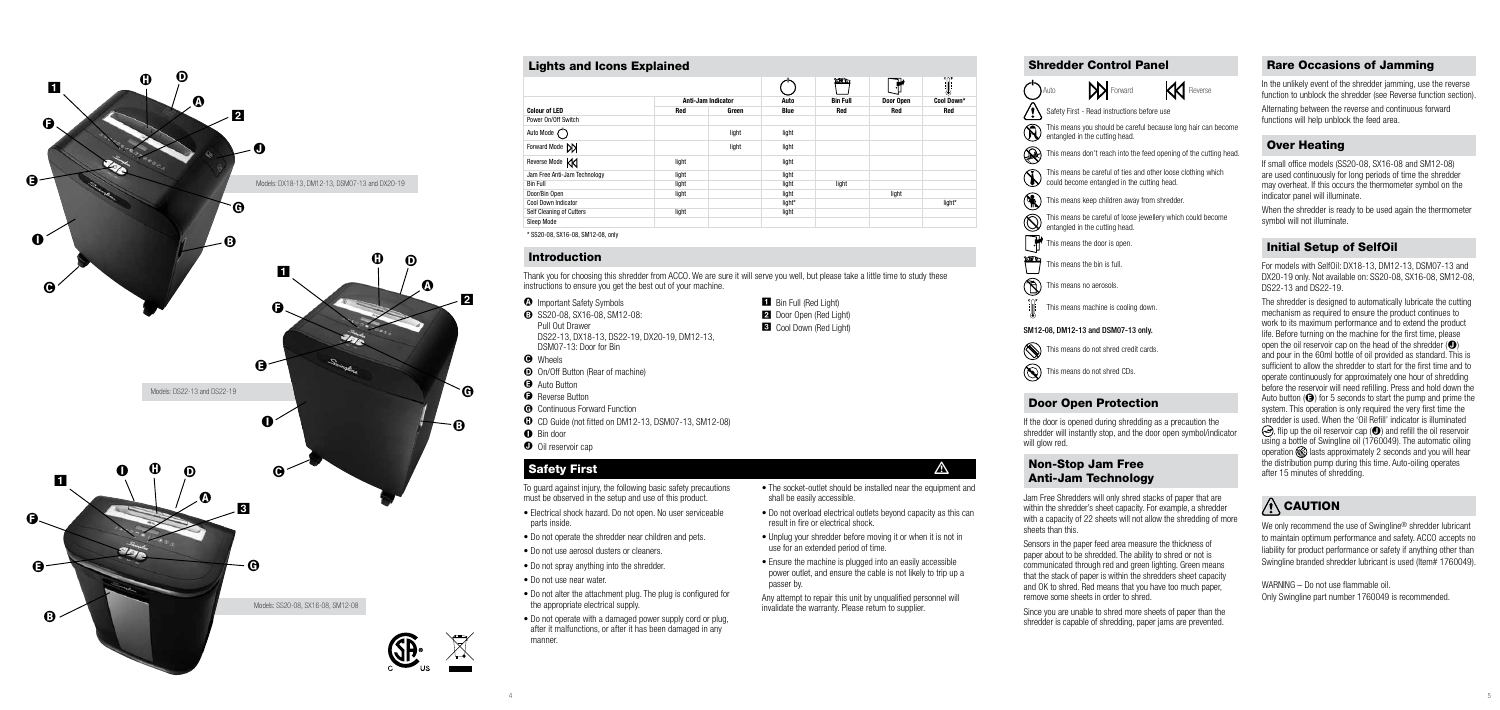# **Operation**

- After unpacking the product, pull out the shredder bin or bag frame (depending on model) and remove the CD shard tray, which sits on top of the bag frame on departmental models or bin on small office models. Store this tray on the external  $location$  points ( $\bigcirc$ ) and use when you shred CD's or credit cards to separate waste for recycling (not applicable for SM12-08, DM12-13 and DSM07-13 models).
- Connect shredder to mains supply.
- Ensure the on/off button on the back of the machine is in the on position  $(\mathbf{O})$ .
- $\bullet$  To commence shredding, press the central Auto button  $(\bigodot)$ . This will illuminate the anti jam indicator. This sets the shredder into auto mode and initiates the Jam Free anti jam mechanism. The standby symbol will illuminate blue and the anti-jam indicator will glow green. You are now able to shred.
- Insert paper to be shredded into the feed area. The Jam Free anti jam mechanism will sense the thickness of the paper being shredded.

If the paper thickness is within the shredder's capacity, the motor will start and your documents will be shredded. Cutters will stop once the shredding process is complete. If the paper thickness is greater than the shredder's sheet capacity, the anti-jam indicator will turn from green to red and the motor will not run.

- If this happens, remove some of the sheets from the paper stack and re-try until the anti-jam indicator reverts back to green, the shredder will then automatically start and allow the paper to be shredded.
- If the shredder is left in auto mode for more than 2 minutes without being used, the shredder will automatically turn back to standby mode in order to save power.
- The shredder will automatically 'wake up' from sleep mode when paper is inserted into the shredder mouth. There is no need to press the Auto button  $\left( \bigoplus \right)$ .

# Reverse Function

- Should you wish to reverse the shredding direction while shredding a document, a reverse button  $\overline{(\mathbf{G})}$  has been fitted for your convenience.
- By pressing the reverse button the shredding cutters will change direction allowing the retrieval of the document being shredded. The anti-jam indicator will turn to red.
- The reverse function will only run whilst the button is being pressed. When the reverse button has been released the shredder will revert to stand by mode.
- To turn back to auto mode, press the auto button ( $\bigodot$ ).

# CD and Credit Card Shredding

Models SM12-08, DM12-13 and DSM07-13 can not shred CD's or credit cards, therefore this section is not applicable to these three models. All other Jam Free models can shred CD's and credit cards as follows:

- A separate CD tray is provided on some models to collect the shredded CD shards. Ensure that this is correctly mounted onto the bin rail or internal bin before shredding CDs or credit cards. CD and credit card shards should be disposed of separately to paper.
- $\bullet$  Pull up the CD quide  $(\bullet)$  located in the centre of the feed area and flip it into position over the shredder mouth.
- For credit card shredding, switch the shredder to auto mode and insert the card in line with the arrow marked on the shredder mouth. Only shred 1 credit card at a time.
- For CD shredding, extend the sides of the CD guide, switch the shredder to auto mode and place the CD into the centre of the CD slot. Only shred 1 CD at a time.
- Empty the CD tray (where provided) after 8 credit cards or CD's to avoid waste spilling over into the paper waste bin. Remove the CD tray before recommencing to shred paper.

# Bin Full

When the bin is full the shredder will not function and the bin full symbol will illuminate red.

When this happens you must empty the bin.

- Pull open the bin to empty (SS20-08, SX16-08, SM12-08)
- Open the door and pull out the bag frame (DS22-13) DX18-13, DM12-13, DSM07-13, DS22-19, DX20-19)

Once the bin is empty, close the door/drawer and press the auto button to resume shredding.

Note: SX16-08, DX18-13, DX20-19, DM12-13, DSM07-13 - Once the shredder bag has been reinserted and/or cabinet door has been closed, the shredder will run in reverse for three seconds, stop for two seconds and then forward for three seconds to clear away any remaining paper from the cutter mechanism. This unique 'self-cleaning' mechanism is additional jam prevention technology from ACCO.

# **Warranty**

### Limited Two Year Warranty (Excluding Cutters)

ACCO Brands (Returns Center) USA, 101 Bolton Ave 9E, Booneville MS 38829, ACCO Brands Canada Inc., 5 Precidio Court, Brampton, ON L6S-6B7, ACCO MEXICANA S.A. DE C.V Circuito de la Industria Norte No. 6 Parque Industria Lerma, Lerma Edo. de México C.P. 52000 México. (each, respectively, "ACCO Brands") warrants to the original purchaser that this ACCO Brands product (except for the cutters) is free from defects in workmanship and material under normal use and service for a period of two (2) years after purchase. (The cutters are excluded from this warranty.)

ACCO Brands' obligation under this warranty is limited to replacement or repair, at ACCO Brands' option, of any warranted part found defective by ACCO Brands without charge for material or labor. Any replacement, at ACCO Brands' option, may be the same product or a substantially similar product that may contain remanufactured or refurbished parts. This warranty shall be void in the following circumstances:

(i) if the product has been misused,

(ii) if the product has been damaged by negligence or accident, or

(iii) if the product has been altered by anyone other than ACCO Brands or ACCO Brands' authorized agents.

For warranty execution, please call:

1-800-541-0094 in the USA

1-800-263-1063 in Canada

1-800-758-6825 in Mexico

Or go to www.swingline.com.

### Additional Limited Warranty For Cutters

ACCO Brands guarantees the cutting blades of the shredder to be free from defects in material and workmanship for as long as original purchaser owns the product on SS20-08, SX16-08, DS22-13, DX18-13, DS22-19 and DX20-19 and for one (1) year from date of purchase by original consumer on SM12-08, DM12-13 and DSM07-13.

\* Please note that the cutter blades will be progressively worn down by shredding fastened sheets (staples and paperclips) - this is not covered in the warranty. With regards to CD shredding, Swingline® departmental

# Shredder Accessories

We recommend that a paper shredder bag for recycling shredded paper is used on all models. Please see the table below for the correct accessory code for your model.

| <b>Accessory Description</b>                                      | <b>Part Number</b> |  |  |  |  |  |  |
|-------------------------------------------------------------------|--------------------|--|--|--|--|--|--|
| <b>Models:</b> SS20-08, SX16-08 and SM12-08 (8 gallon)            |                    |  |  |  |  |  |  |
| Plastic Bag                                                       | 1765016            |  |  |  |  |  |  |
| Paper Bag                                                         | 1765022            |  |  |  |  |  |  |
| Oil                                                               | 1760049            |  |  |  |  |  |  |
| <b>Models:</b> DS22-13, DX18-13, DM12-13 and DSM07-13 (13 gallon) |                    |  |  |  |  |  |  |
| Plastic Bag                                                       | 1765010            |  |  |  |  |  |  |
| Paper Bag                                                         | 1765024            |  |  |  |  |  |  |
| Oil                                                               | 1760049            |  |  |  |  |  |  |
| <b>Models:</b> DS22-19 and DX20-19 (19 gallon)                    |                    |  |  |  |  |  |  |
| Plastic Bag                                                       | 1765010            |  |  |  |  |  |  |
| Paper Bag                                                         | 1765024            |  |  |  |  |  |  |
| Ωil                                                               | 1760049            |  |  |  |  |  |  |

and small office shredders have been designed to shred up to 500 and 300 CDs respectively during the warranty period. Excessive cd shredding will wear the cutters and is not covered within the warranty.

\*\*Models SM12-08, DM12-13 and DSM07-13 have NOT been designed to shred CD's and credit cards. Any attempt to do so will invalidate this warranty.

TO THE EXTENT ALLOWED BY APPLICABLE LAW, THIS WARRANTY IS IN LIEU OF ALL OTHER EXPRESSED WARRANTIES. REPRESENTATIONS OR PROMISES INCONSISTENT WITH OR IN ADDITION TO THIS WARRANTY ARE UNAUTHORIZED AND SHALL NOT BE BINDING ON ACCO BRANDS. TO THE EXTENT PERMITTED BY APPLICABLE LAWS, ANY IMPLIED WARRANTIES (IF APPLICABLE) ARE LIMITED IN DURATION TO THE DURATION OF THIS WARRANTY. SOME STATES AND JURISDICTIONS DO NOT ALLOW LIMITATIONS ON HOW LONG AN IMPLIED WARRAN-TY LASTS, SO THE ABOVE LIMITATION MAY NOT APPLY TO YOU. TO THE EXTENT PERMITTED BY APPLICABLE LAW, IN NO EVENT SHALL ACCO BRANDS BE LIABLE FOR ANY SPECIAL, INCIDENTAL, PUNITIVE, EXEMPLARY, CONSEQUENTIAL OR SIMILAR DAMAGES, WHETHER OR NOT FORSEEABLE. SOME STATES AND JURISDICTIONS DO NOT ALLOW THE EXCLUSION OR LIMITATION OF SPECIAL, INCIDENTAL, PUNITIVE, EXEMLARY, CONSEQUENTIAL, OR SIMILAR DAMAGES, SO THE ABOVE EXCLUSION OR LIMITATION MAY NOT APPLY TO YOU.

FOR CONSUMERS WHO HAVE THE BENEFIT OF CONSUMER PROTEC-TION LAWS OR REGULATIONS IN THEIR JURISDICTION OF PURCHASE OR, IF DIFFERENT, IN THEIR JURISDICTION OF RESIDENCE, THE BENEFITS CONFERRED BY THIS WARRANTY ARE IN ADDITION TO ALL RIGHTS AND REMEDIES CONVEYED BY SUCH CONSUMER PROTECTION LAWS AND REGULATIONS.

To the extent permitted by law, this warranty is not transferable and will automatically terminate if the original product purchaser sells or otherwise disposes of the product.

This warranty gives you specific legal rights. Other rights, which vary from jurisdiction to jurisdiction, may exist. In addition some jurisdictions do not allow (i) the exclusion of certain warranties, (ii) limitations on how long an implied warranty lasts and/or (iii) the exclusion or limitation of certain types of costs and/or damages, so the above limitations may not apply.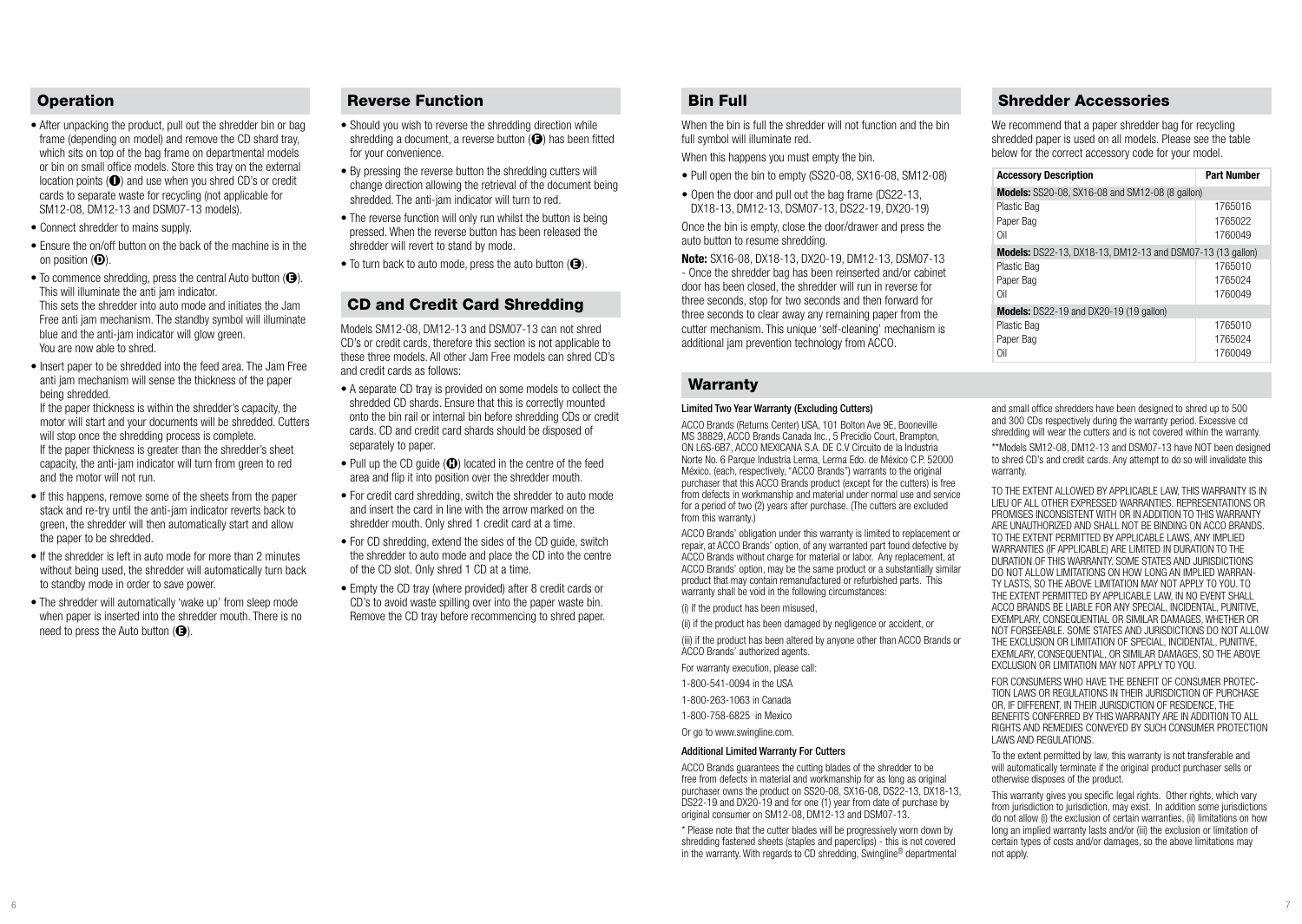

### Explication des voyants et icônes

|                                    |        |                             |             | w.                      |               | I                |
|------------------------------------|--------|-----------------------------|-------------|-------------------------|---------------|------------------|
|                                    |        | <b>Vovant anti-bourrage</b> | Automatique | <b>Corbeille pleine</b> | Porte ouverte | Refroidissement* |
| Couleur du vovant DEL              | Rouge  | Vert                        | Bleu        | Rouge                   | Rouge         | Rouge            |
| Touche d'alimentation Marche/Arrêt |        |                             |             |                         |               |                  |
| Mode automatique (                 |        | allumé                      | allumé      |                         |               |                  |
| Mode marche avant DD               |        | allumé                      | allumé      |                         |               |                  |
| Mode marche arrière KK             | allumé |                             | allumé      |                         |               |                  |
| Technologie anti-bourrage Jam Free | allumé |                             | allumé      |                         |               |                  |
| Corbeille pleine                   | allumé |                             | allumé      | allumé                  |               |                  |
| Porte/corbeille ouverte            | allumé |                             | allumé      |                         | allumé        |                  |
| Vovant de refroidissement          |        |                             | allumé*     |                         |               | allumé*          |
| Nettovage automatique des lames    | allumé |                             | allumé      |                         |               |                  |
| Mode de veille                     |        |                             |             |                         |               |                  |

\* SS20-08, SX16-08 et SM12-08 uniquement

### Introduction

Merci d'avoir choisi cette déchiqueteuse de ACCO. Nous sommes convaincus que cet appareil vous donnera entière satisfaction, mais veuillez prendre quelques minutes pour lire ce manuel afin d'en profiter au maximum.

> **1** Corbeille pleine (voyant rouge) **2** Porte ouverte (voyant rouge) 3 Refroidissement (voyant rouge)

- A Symboles de sécurité importants
- **B** SS20-08, SX16-08, SM12-08 : Corbeille-tiroir DS22-13, DX18-13, DS22-19, DX20-19, DM12-13, DSM07-13 : Porte de corbeille
- **G** Roulettes
- D Touche Marche/Arrêt (à l'arrière)
- E Touche de démarrage automatique
- **O** Touche de marche arrière
- G Fonction de marche avant continue
- $\Phi$  Guide de CD (non installé sur les modèles DM12-13, DSM07-13 et SM12-08)
- $\bullet$  Porte de coffre
- $\bullet$  Chapeau de gisement de pétrole

### Sécurité d'abord

Pour prévenir les blessures, il faut respecter les précautions de sécurité de base suivantes dans la configuration et l'utilisation de ce produit.

- Danger de choc électrique. N'ouvrez pas. Aucune pièce réparable par l'utilisateur à l'intérieur.
- Ne faites pas fonctionner le déchiqueteur près d'enfants et d'animaux de compagnie.
- N'utilisez pas de nettoyants ou de produits d'époussetage en aérosol.
- Ne pulvérisez rien dans le déchiqueteur.
- N'utilisez pas l'appareil près de l'eau.
- Ne modifiez pas la fiche. Elle est configurée pour l'alimentation électrique appropriée.
- Ne faites pas fonctionner le déchiqueteur avec un cordon d'alimentation ou une fiche endommagé(e), après toute défaillance ou après tout dommage à l'appareil.
- Assurez-vous que la prise se trouve et soit installée près de l'équipement et facile d'accès. • Ne surchargez pas les prises électriques en dépassant leur
- capacité car ceci pourrait mener à des chocs électriques ou à un incendie.
- Débranchez l'appareil avant de le déplacer ou lorsqu'il n'est pas utilisé pendant une longue période.
- Assurez-vous que l'appareil est branché dans une prise de courant facile d'accès et assurez-vous que le câble n'est pas dans un endroit où quelqu'un pourrait trébucher.

Tout essai de réparation de cet appareil par un personnel qui n'est pas qualifié annulera la garantie. Veuillez retourner au fournisseur.

### Panneau de commande de la déchiqueteuse



- Ce symbole vous avertit de faire attention aux cheveux longs car ils risquent de s'enchevêtrer dans la tête de coupe.
- Ce symbole signifie qu'il faut éviter d'approcher les mains de l'ouverture d'insertion de la tête de coupe.
- $\widetilde{\bigoplus}$  Ce symbole signifie qu'il faut garder à distance les cravates ou tout vêtement ample car ils pourraient se coincer dans la tête de coupe.
- 
- vêtement ample car ils pourraient se coincer dans la tête de coupe. Ce symbole signifie qu'il faut garder cette déchiqueteuse hors de la portée des enfants.
- Ce symbole signifie qu'il faut garder à distance les bijoux amples car ils pourraient se coincer dans la tête de coupe.
- Ce symbole vous avertit que la porte est ouverte.
- Ce symbole vous avertit que la corbeille est pleine.
- Ce symbole signifie que vous ne devez pas utiliser de produits en aérosol.
- Ce symbole indique que l'appareil est en cours de refroidissement.

### SM12-08, DM12-13 et DSM07-13 uniquement.

Ce symbole signifie qu'il ne faut pas déchiqueter les cartes de crédit.

Ce symbole signifie qu'il ne faut pas déchiqueter les CD.

### Protection de porte ouverte

Si la porte est ouverte durant le déchiquetage, comme précaution le déchiqueteur s'arrêtera instantanément et le symbole/indicateur de porte ouverte brillera en rouge.

### Technologie anti-bourrage Non Stop Jam Free

Les déchiqueteuses munies de la technologie Jam Free ne peuvent pas déchiqueter un nombre de feuilles dépassant leur capacité de coupe. Par exemple, une déchiqueteuse offrant une capacité de coupe de 22 feuilles ne vous permettra pas de déchiqueter un plus grand nombre de feuilles.

Des capteurs situés dans la zone d'insertion du papier mesurent l'épaisseur de la pile de feuilles à déchiqueter. La déchiqueteuse indique sa capacité à déchiqueter ou non les feuilles à l'aide d'un voyant lumineux vert ou rouge. Le voyant vert signifie que la pile respecte la capacité de coupe de l'appareil, qui peut alors la déchiqueter. Le voyant rouge signifie que la pile est trop épaisse et que vous devez retirer quelques feuilles avant le déchiquetage.

Comme il est impossible de déchiqueter un nombre de feuilles excédant la capacité de coupe de la déchiqueteuse, les blocages sont évités.

### Rares occasions de bourrage

Dans le cas peu probable où un bourrage se produirait, utilisez la fonction de marche arrière pour débloquer la déchiqueteuse (voir section Fonction marche arrière).

Le fait d'alterner entre la marche arrière et la marche avant continue vous aidera à débloquer la zone d'insertion du papier.

### **Surchauffe**

Les petites déchiqueteuses de bureau (SS20-08, SX16-08 et SM12-08) peuvent surchauffer lorsqu'elles sont utilisées de façon continue pendant une longue période de temps. Lorsque cela se produit, le symbole de thermomètre s'allume sur le panneau indicateur.

Le symbole de thermomètre s'éteint lorsque vous pouvez recommencer à utiliser la déchiqueteuse.

### Configuration initiale de SelfOil

Pour des modèles avec SelfOil: DX18-13, DM12-13, DSM07-13 et DX20-19 seulement. Non disponible en fonction : SS20-08, SX16-08, SM12-08, DS22-13 et DS22-19. La déchiqueteuse est conçue pour lubrifier automatiquement

le mécanisme de coupe de façon à assurer un niveau de performance optimal et une durabilité accrue. Avant de mettre l'appareil en marche pour la première fois, veuillez ouvrir le capuchon du réservoir d'huile sur le dessus de la déchiqueteuse ( $\bigcirc$ ), puis versez-y le contenu de la bouteille de lubrifiant de 60 ml fournie. Cette quantité est suffisante pour permettre à la déchiqueteuse de démarrer pour la première fois et de fonctionner de manière continue pendant environ un heure avant de nécessiter un nouveau remplissage du réservoir. Maintenez la touche de démarrage automatique (E) enfoncée pendant 5 secondes pour démarrer la pompe et amorcer le système. Cette procédure est requise uniquement lors de la toute première utilisation de la déchiqueteuse. Lorsque le voyant « Oil Refill » (remplissage d'huile) s'allume  $\odot$ , soulevez le capuchon du réservoir d'huile (O) et remplissez le réservoir en utilisant une bouteille d'huile GBC standard (1760049). La lubrification automatique on dure environ 2 secondes. Vous pouvez entendre la pompe de distribution pendant ce temps. La lubrification automatique s'effectue après 15 minutes de déchiquetage.

### $\bigwedge$  PRUDENCE

Nous vous recommandons d'utiliser uniquement un lubrifiant pour déchiqueteuse de marque Swingline pour assurer un niveau de performance optimal et un fonctionnement sécuritaire. ACCO n'assume aucune responsabilité en lien avec le niveau de performance ou le fonctionnement sécuritaire de cet appareil si vous utilisez un produit autre qu'un lubrifiant pour déchiqueteuse de marque Swingline (Code de commande 1760049).

MISE EN GARDE – N'utilisez pas d'huile inflammable. Nous recommandons uniquement le lubrifiant Swingline numéro 1760049.

 $\wedge$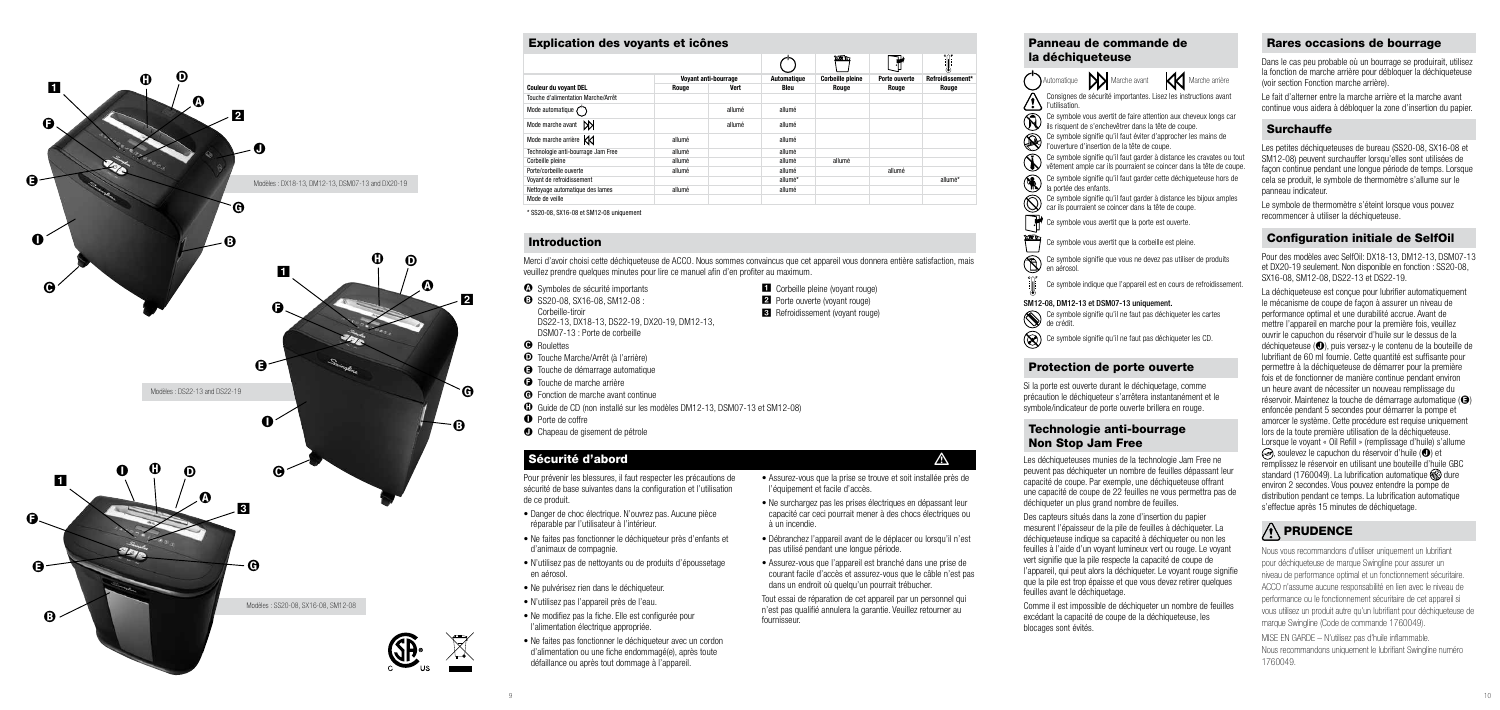# Fonctionnement

- Après le désemballage du produit, sortez la corbeille ou le cadre du sac (selon le modèle) de la déchiqueteuse et retirez le plateau à déchets de CD, situé sur le cadre du sac des modèles de département, ou sur la corbeille des petits modèles de bureau. Rangez ce plateau sur les emplacements externes ( $\bigodot$ ) et utilisez-le lors du déchiquetage des CD ou cartes de crédit pour séparer les déchets du papier à recycler (cette consigne ne s'applique pas aux modèles SM12-08, DM12-13 et DSM07-13).
- Branchez la déchiqueteuse à une prise de courant.
- Réglez la touche Marche/Arrêt à l'arrière de l'appareil sur la position « Marche » (D).
- Pour commencer le déchiquetage, appuyez sur la touche de démarrage automatique centrale ( $\bigodot$ ). Le voyant antibourrage s'allume alors. La déchiqueteuse passe en mode automatique et active le mécanisme anti-bourrage Jam Free. Le symbole du mode de veille s'allume en bleu, et le voyant anti-bourrage, en vert. Vous pouvez alors commencer le déchiquetage.
- Insérez le papier à déchiqueter dans la zone d'insertion. Le mécanisme anti-bourrage Jam Free mesure l'épaisseur de la pile de feuilles à déchiqueter. Lorsque la pile respecte la capacité de coupe de la déchiqueteuse, le moteur démarre et les documents sont déchiquetés. Les lames s'arrêtent lorsque le déchiquetage se termine. Lorsque le nombre de feuilles excède la capacité de coupe de la déchiqueteuse, le voyant anti-bourrage passe du vert au rouge et le moteur ne démarre pas.
- En pareil cas, retirez quelques feuilles de la pile et réessayez jusqu'à ce que le voyant anti-bourrage s'allume à nouveau en vert. L'appareil démarre alors automatiquement pour déchiqueter les feuilles.
- Lorsque la déchiqueteuse est laissée en mode de démarrage automatique pendant plus de 5 minutes d'inactivité, elle retourne automatiquement en mode de veille pour économiser l'énergie.
- La déchiqueteuse quitte automatiquement le mode de veille lorsque vous insérez du papier dans sa fente. Vous n'avez pas à appuyer sur la touche de démarrage automatique  $(\bigodot)$ .

# Fonction marche arrière

- Si vous souhaitez faire ressortir un document pendant le déchiquetage, appuyez sur la touche de marche arrière  $\left( \bigodot \right)$ mise à votre disposition.
- Lorsque vous appuyez sur la touche de marche arrière, les lames de la déchiqueteuse changent de direction pour vous permettre de retirer le document en cours de déchiquetage. Le voyant anti-bourrage s'allume alors en rouge.
- La fonction de marche arrière s'active seulement lorsque vous appuyez sur le bouton. Lorsque vous relâchez le bouton de marche arrière, la déchiqueteuse revient en mode de veille.
- Pour retourner au mode automatique, appuyez sur la touche de démarrage automatique  $(\bigodot)$ .

# Déchiquetage des CD et cartes de crédit

Les modèles SM12-08, DM12-13 et DSM07-13 ne peuvent pas déchiqueter les CD ou cartes de crédit. Par conséquent, cette section ne s'applique pas à ces trois modèles. Vous pouvez utiliser les autres modèles munis de la technologie Jam Free pour déchiqueter les CD et cartes de crédit en procédant ainsi :

- Un plateau séparé est fourni avec certains modèles pour recueillir les déchets des CD déchiquetés. Veillez à ce que le plateau soit installé correctement sur le rail de corbeille ou la corbeille interne avant de déchiqueter des CD ou cartes de crédit. Les déchets des CD et cartes de crédit doivent être séparés du papier.
- Tirez sur le quide de CD (CD) situé au centre de la zone d'insertion, puis rabattez-le au-dessus de la fente de la déchiqueteuse.
- Pour déchiqueter une carte de crédit, réglez la déchiqueteuse en mode automatique et insérez la carte en l'alignant avec la flèche sur la fente. Déchiquetez une seule carte de crédit à la fois.
- Pour déchiqueter des CD, étirez les côtés du guide de CD, réglez la déchiqueteuse en mode automatique et insérez le CD dans le centre de la fente pour CD. Déchiquetez un seul CD à la fois.
- Videz le plateau à déchets de CD (si fourni) après le déchiquetage de 8 cartes de crédit ou CD pour éviter que ces déchets retombent dans la corbeille à papier. Retirez le plateau à déchets de CD avant de recommencer à déchiqueter du papier.

# Corbeille pleine

Lorsque la corbeille est pleine, la déchiqueteuse cesse de fonctionner et le voyant de corbeille pleine s'allume en rouge. Vous devez alors vider la corbeille.

- Ouvrez la corbeille pour la vider (SS20-08, SX16-08, SM12-08).
- Ouvrez la porte et faites sortir le cadre du sac (DS22-13, DX18-13, DM12-13, DSM07-13, DS22-19, DX20-19).

Une fois la corbeille vidée, fermez la porte/le tiroir et appuyez sur la touche de démarrage automatique pour reprendre le déchiquetage.

Note : SX16-08, DX18-13, DX20-19, DM12-13, DSM07-13 - Après la remise en place du sac de la déchiqueteuse et/ou la fermeture de la porte, la déchiqueteuse fonctionne en marche arrière pendant trois secondes, s'arrête pendant deux secondes puis passe en marche avant pendant trois secondes pour dégager les morceaux de papier du mécanisme de coupe. Ce système de nettoyage automatique novateur est une fonction anti-bourrage supplémentaire de ACCO.

# **Garantie**

### Garantie limitée de deux ans (excluant les lames)

ACCO Brands (Returns Center) USA, 101 Bolton Ave 9E, Booneville MS 38829, ACCO Brands Canada Inc., 5 Precidio Court, Brampton, ON L6S-6B7, ACCO MEXICANA S.A. DE C.V Circuito de la Industria Norte No. 6 Parque Industria Lerma, Lerma Edo. de México C.P. 52000 México. (Chaque « ACCO Brands » respectif) garantit à l'acheteur initial que ce produit ACCO Brands (excluant les lames) est exempt de défauts de fabrication et de main-d'œuvre dans des conditions d'utilisation et d'entretien normales pour une période de deux (2) ans à partir de la date d'achat. (Les lames sont exclues de cette garantie.)

L'obligation d'ACCO Brands envers cette garantie est limitée au remplacement ou à la réparation, au choix d'ACCO Brands, dans le cas où, n'importe quelle pièce garantie serait trouvée défectueuse par ACCO Brands et ce, sans frais de matériel ou de main-d'oeuvre. ACCO Brands se réserve le droit de remplacer le produit défectueux par un autre produit identique ou par son équivalent qui peut contenir des pièces réusinées ou remises à neuf. La garantie sera nulle et non avenue dans les circonstances suivantes :

(i) si le produit a été utilisé abusivement,

(ii) si le produit a été endommagé par négligence ou accidentellement ou, (iii) si le produit a été modifié par une personne autre qu'un employé ou un agent autorisé d'ACCO Brands.

Pour prestation de la garantie, veuillez composer :

1-800-541-0094 aux É.-U.

1-800-263-1063 au Canada

1-800-758-6825 au Mexique

Ou allez sur le site www.swingline.com.

### Garantie limitée supplémentaire pour les lames

ACCO Brands garantit que les lames de coupe de la déchiqueteuse sont exemptes de défauts de fabrication et de main-d'œuvre, tant et aussi longtemps que l'acheteur initial possède le produit pour les modèles SS20-08, SX16-08, DS22-13, DX18-13, DS22-19 et DX20-19, et pour une période d'un (1) an à partir de la date d'achat par l'acheteur initial pour les modèles SM12-08, DM12-13 et DSM07-13.

\* Veuillez noter que les lames de coupe s'usent progressivement lorsque vous déchiquetez des feuilles avec accessoires de fixation (agrafes ou trombones). Cette usure n'est pas couverte par la garantie. En ce qui concerne le déchiquetage des CD, les déchiqueteuses de département et de bureau de Swingline® ont été conçues pour déchiqueter un maximum de 500 et 300 CD,

# Accessoires pour déchiqueteuse

Nous vous recommandons d'utiliser un sac à déchiqueteuse en papier pour recycler le papier déchiqueté par tous les modèles. Veuillez consulter le tableau ci-dessous pour connaître le code d'accessoire attribué à votre modèle.

| <b>Description de l'accessoire</b>                                 | Numéro de pièce |  |  |  |  |  |  |
|--------------------------------------------------------------------|-----------------|--|--|--|--|--|--|
| <b>Modèles:</b> SS20-08, SX16-08 and SM12-08 (8 gallon)            |                 |  |  |  |  |  |  |
| Sac en plastique                                                   | 1765016         |  |  |  |  |  |  |
| Sac en papier                                                      | 1765022         |  |  |  |  |  |  |
| Huile                                                              | 1760049         |  |  |  |  |  |  |
| <b>Modèles:</b> DS22-13, DX18-13, DM12-13 and DSM07-13 (13 gallon) |                 |  |  |  |  |  |  |
| Sac en plastique                                                   | 1765010         |  |  |  |  |  |  |
| Sac en papier                                                      | 1765024         |  |  |  |  |  |  |
| Huile                                                              | 1760049         |  |  |  |  |  |  |
| <b>Modèles :</b> DS22-19 and DX20-19 (19 gallon)                   |                 |  |  |  |  |  |  |
| Sac en plastique                                                   | 1765010         |  |  |  |  |  |  |
| Sac en papier                                                      | 1765024         |  |  |  |  |  |  |
| Huile                                                              | 1760049         |  |  |  |  |  |  |

respectivement, pendant la période de garantie. Le déchiquetage de CD excessif entraîne une détérioration des lames qui n'est pas couverte par la garantie.

\*\*Les modèles SM12-08, DM12-13 et DSM07-13 ne sont PAS conçus pour déchiqueter des CD et cartes de crédit. Toute tentative de déchiquetage de ces objets entraîne l'annulation de la garantie.

DANS LA MESURE AUTORISÉE PAR LA LOI APPLICABLE, LA PRÉSENTE GARANTIE REMPLACE TOUTES LES AUTRES GARANTIES EXPRESSES. TOUTES REPRÉSENTATIONS OU PROMESSES CONTRADICTOIRES AVEC, OU AJOUTÉES À CETTE GARANTIE NE SONT PAS AUTORISÉES ET N'OBLIGENT ACCO BRANDS EN AUCUN CAS. DANS LA MESURE AUTORISÉE PAR LES LOIS APPLICABLES, LA DURÉE DE TOUTE GARANTIE IMPLICITE (SI APPLICABLE) SE LIMITE À LA DURÉE DE LA PRÉSENTE GARANTIE. CERTAINS ÉTATS ET CERTAINES JURIDIC-TIONS N'AUTORISENT PAS LES LIMITATIONS PORTANT SUR LA DURÉE D'UNE GARANTIE IMPLICITE, DE SORTE QUE LES LIMITATIONS CI-DESSUS PEUVENT NE PAS VOUS ÊTRE APPLICABLES. DANS LA MESURE AUTORISÉE PAR LA LOI APPLICABLE, ACCO BRANDS NE SAURAIT, EN AUCUN CAS, ÊTRE TENU RESPONSABLE DE TOUS DOMMAGES SPÉCIAUX, ACCESSOIRES, PUNITIFS, EXEMPLAIRES, CONSÉCUTIFS OU SIMILAIRES, QU'ILS SOIENT PRÉVISIBLES OU NON. CERTAINS ÉTATS ET CERTAINES JURIDICTIONS NE PERMETTENT PAS L'EXCLUSION OU LA LIMITATION DES DOMMAGES SPÉCIAUX, ACCESSOIRES, PUNITIFS, EXEMPLAIRES, CONSÉCUTIFS OU SIMILAIRES DE SORTE QUE LES EXCLUSIONS OU LIMITATIONS CI-DESSUS PEUVENT NE PAS VOUS ÊTRE APPLICABLES.

POUR LES CONSOMMATEURS BÉNÉFICIANT DE LOIS OU DE RÉGLEMENTATI-ONS EN MATIÈRE DE PROTECTION DES CONSOMMATEURS DANS LEUR JURI-DICTION D'ACHAT, OU, SI ELLE EST DIFFÉRENTE, DANS LEUR JURIDICTION DE RÉSIDENCE, LES AVANTAGES CONFÉRÉS PAR CETTE GARANTIE S'AJOUTENT À TOUS LES DROITS ET RECOURS FOURNIS PAR LESDITES LOIS ET RÉGLEMEN-TATIONS EN MATIÈRE DE PROTECTION DES CONSOMMATEURS.

Dans la mesure autorisée par la loi applicable, cette garantie n'est pas transférable et devient automatiquement nulle si l'acheteur original du produit vend ou aliène de quelque autre manière le produit.

Cette garantie vous donne des droits légaux spécifiques auxquels peuvent s'ajouter d'autres droits variant selon les juridictions. De plus, certaines juridictions n'autorisent pas (i) l'exclusion de certaines garanties, (ii), les limitations portant sur la durée d'une garantie implicite et / ou l'exclusion ou la limitation de certains coûts et / ou dommages, de sorte que les limitations ci-dessus peuvent ne pas vous être applicables.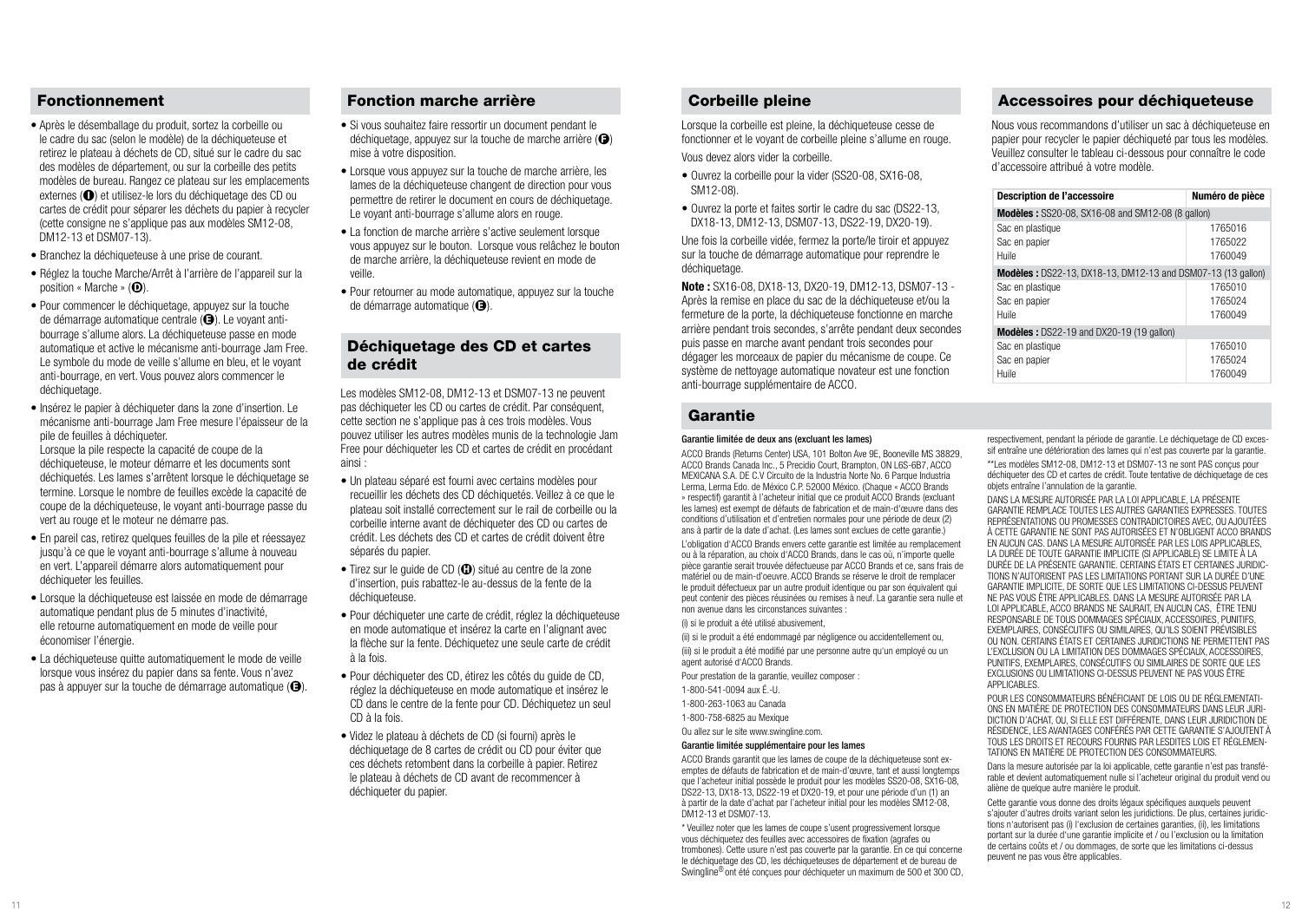

### Explicación de iluminados e iconos

|                                   |            |                        |            | <b>MEN</b>     | T              | I             |                | Auto                                                                                                                                                 | <b>N</b> Marcha directa                                                            |
|-----------------------------------|------------|------------------------|------------|----------------|----------------|---------------|----------------|------------------------------------------------------------------------------------------------------------------------------------------------------|------------------------------------------------------------------------------------|
|                                   |            | Indicador anti-atascos | Auto       | Papelera Ilena | Puerta abierta | Enfriamiento* |                |                                                                                                                                                      |                                                                                    |
| Color del LED                     | Rojo       | Verde                  | Azul       | Rojo           | Rojo           | Rojo          |                |                                                                                                                                                      | La seguridad, primero - Lea las instrucc                                           |
| Interruptor de encendido/apagado  |            |                        |            |                |                |               |                |                                                                                                                                                      |                                                                                    |
| Modo automático ()                |            | iluminado              | illuminado |                |                |               |                | $\mathfrak{D}% _{T}=\mathfrak{D}_{T}\!\left( a,b\right) ,\ \mathfrak{D}_{T}=C_{T}\!\left( a,b\right) ,\ \mathfrak{D}_{T}=C_{T}\!\left( a,b\right) ,$ | Esto significa que debe tener cuidado co<br>porque puede enredarse en el cabezal d |
| Modo de marcha directa XX         |            | iluminado              | illuminado |                |                |               |                |                                                                                                                                                      | Esto significa que no debe meter la mano<br>alimentación del cabezal de corte.     |
| Modo de marcha inversa K          | illuminado |                        | illuminado |                |                |               |                | ↭                                                                                                                                                    | Esto significa que debe tener cuidado co                                           |
| Tecnología anti-atascos Jam Free  | illuminado |                        | iluminado  |                |                |               |                | N                                                                                                                                                    | de vestir sueltas porque pueden enredar                                            |
| Papelera llena                    | illuminado |                        | iluminado  | iluminado      |                |               |                |                                                                                                                                                      | Esto significa que debe mantener a los n                                           |
| Papelera/Puerta abierta           | iluminado  |                        | iluminado  |                | iluminado      |               |                | ۹<br>trituradora.                                                                                                                                    |                                                                                    |
| Indicador de enfriamiento         |            |                        | iluminado* |                |                | iluminado*    |                |                                                                                                                                                      |                                                                                    |
| Limpieza automática de cuchillas  | iluminado  |                        | iluminado  |                |                |               | $\circledcirc$ |                                                                                                                                                      | Esto significa que debe tener cuidado co                                           |
| Modo de reposo                    |            |                        |            |                |                |               |                |                                                                                                                                                      | porque pueden enredarse en el cabezal o                                            |
| * SS20-08, SX16-08, SM12-08, only |            |                        |            |                |                |               |                |                                                                                                                                                      | Esto significa que la puerta está abierta.                                         |

### Introducción

Gracias por elegir esta trituradora de ACCO. Estamos seguros de que le será de gran utilidad, pero tómese un tiempo para leer estas instrucciones para asegurarse de aprovechar al máximo su nueva máquina.

- A Símbolos de seguridad importantes
- **B** SS20-08, SX16-08, SM12-08:
- Cajón extraíble DS22-13, DX18-13, DS22-19, DX20-19, DM12-13, DSM07-13: Puerta para papelera 3 Enfriamiento (iluminado rojo)
- **C** Ruedas
- D Interruptor de encendido/apagado (parte posterior de la máquina)
- E Botón Auto
- **O** Botón de marcha inversa
- G Función de marcha directa continua
- $\Phi$  Guía para CD (no instalada en DM12-13, DSM07-13, SM12-08)
- I Puerta del compartimiento
- $\bullet$  Casquillo del depósito de aceite

### La seguridad, primero

Primeros símbolos importantes de la seguridad. Para guardar contra lesión, las medidas de seguridad básicas siguientes se deben observar en la disposición y el uso de este producto.

- Peligro de choque eléctrico. No se abra. Ningunas piezas útiles del usuario adentro.
- No funcione la destructora cerca de niños y de animales domésticos.
- No utilice los plumeros o los limpiadores de aerosol.
- No rocíe cualquier cosa en la destructora.
- No se utilice cerca del agua.
- No altere el enchufe del accesorio. El enchufe se configura para la fuente eléctrica apropiada.

• No utilice con una cable o un enchufe dañado de la fuente de alimentación, después de una función incorrecta, o después de que se haya dañado de cualquier manera.

• El zócalo-enchufe se debe instalar cerca del equipo y será fácilmente accesible.

• No sobrecargue los enchufes eléctricos más allá de la capacidad como esto puede dar lugar a fuego o a choque eléctrico.

1 Papelera llena (iluminado rojo) 2 Puerta abierta (iluminado rojo)

- Desenchufe su destructora antes de moverla o cuando es parada por un periodo de tiempo extendido.
- Asegúrese que la máquina esté conectada en un enchufe de energía fácilmente accesible, y asegúrese que el cable no esté cerca de un transeúnte.

Hay un actuador interno de seguridad (N) establecido en la izquierda de la cámara de auto alimentación (véase la fig. 4) que se diseña para prevenir el funcionamiento de la destructora cuando la puerta de carga está abierta. Usted no debe bajo ninguna circunstancias trata de forzar con este actuador interno de seguridad. Usted no debe insertar ningún objeto en el actuador interno de seguridad con excepción del perno del actuador en la puerta de carga, que activarían las cuchillas de corte.

Cualquier tentativa de reparar esta unidad por personal no competente invalidará la garantía. Por favor contacte al proveedor.

### Panel de control de la trituradora



- 
- Esto significa que debe tener cuidado con el cabello largo porque puede enredarse en el cabezal de corte.
- 
- Esto significa que no debe meter la mano en la abertura de alimentación del cabezal de corte.
- Esto significa que debe tener cuidado con las corbatas y otras prendas de vestir sueltas porque pueden enredarse en el cabezal de corte.
- Esto significa que debe mantener a los niños alejados de la trituradora.
- Esto significa que debe tener cuidado con las alhajas sueltas
- $^\circledR$ porque pueden enredarse en el cabezal de corte.
	-
	- Esto significa que la papelera está llena.
- Esto significa que no se deben usar aerosoles.
	- Esto significa que la máquina se está enfriando.

### Sólo SM12-08, DM12-13 y DSM07-13.

والتقلخ

Esto significa que no puede triturar CD. Esto significa que no puede triturar tarjetas de crédito.

### Protección abierta de la puerta

Si la puerta está abierta durante la trituración, como medida de seguridad la máquina se detendrá de inmediato y destellará una luz roja en el símbolo/indicador que indica que la puerta está abierta.

### Tecnología anti-atascos Non Stop Jam Free

Las trituradoras Jam Free únicamente triturarán pilas de papel que se encuentren dentro de la capacidad de hojas de la máquina. Por ejemplo, una trituradora con capacidad para 22 hojas no permitirá la trituración de más de esa cantidad de hojas.

Los sensores en el área de alimentación de papel miden el grosor del papel a triturar. La trituradora informará si puede o no triturar mediante un iluminado rojo o verde. La luz verde indica que la pila de papel se encuentra dentro de la capacidad de hojas de la trituradora y que ésta está lista para operar. La luz roja indica que ha colocado demasiado papel; quite algunas hojas para poder triturar.

Al no poder triturarse más hojas de papel que las que la máquina está capacitada para triturar, se evitan los atascos de papel.

### Casos excepcionales de atascos

En el improbable caso en que la trituradora se atasque, utilice la función de marcha inversa para desbloquearla (vea la sección "Función de marcha inversa").

Alternar entre la función de marcha directa continua y marcha inversa ayudará a desbloquear el área de alimentación.

### Recalentamiento

Si los modelos pequeños para oficina (SS20-08, SX16-08 y SM12-08) se utilizan en forma continua durante períodos de tiempo extensos, la trituradora se puede recalentar. Si esto ocurre, el símbolo del termómetro en el panel indicador se iluminará.

Cuando la trituradora esté lista para el uso nuevamente, el símbolo del termómetro no se iluminará.

### Configuración inicial de SelfOil

Para los modelos con SelfOil: DX18-13, DM12-13, DSM07-13 y DX20-19 solamente. No disponible encendido: SS20-08, SX16-08, SM12-08, DS22-13 y DS22-19.

Esta trituradora está diseñada para lubricar automáticamente el mecanismo de corte cuando sea necesario a fin de asegurar que el producto siga operando a su máximo rendimiento y así extender la vida útil del producto. Antes de encender la máquina por primera vez, abra la tapa del depósito de aceite en el cabezal de la trituradora ( $\bigcirc$ ) y vierta la botella de aceite de 60ml que se proporciona como estándar. Esto es suficiente para permitir que la trituradora arranque por primera vez y opere de forma continua durante aproximadamente un hora de trituración antes de que deba recargarse el depósito. Presione y mantenga presionado el botón Auto (E) durante 5 segundos para comenzar a bombear y cebar el sistema. Esta operación sólo debe realizarse la primera vez que se utiliza la trituradora. Cuando se ilumina el indicador 'Recarga de aceite" o. levante la tapa del depósito ( $\bigcirc$ ) y recárguelo utilizando una botella de aceite GBC estándar (1760049). La operación de lubricación automática @ dura aproximadamente 2 segundos y durante ese tiempo, escuchará la bomba de distribución funcionando. La lubricación automática funciona 15 minutos después de la trituración.

### $\Lambda$  PRECAUCIÓN

Recomendamos que utilice únicamente el lubricante para trituradoras de Swingline para mantener el rendimiento óptimo y la seguridad de la máquina. ACCO no se responsabiliza por el rendimiento o la seguridad del producto si se utilizan lubricantes para trituradoras que no sean de marca Swingline (Código de orden 1760049). ADVERTENCIA – No utilice aceite inflamable. Se recomienda únicamente el número de parte 1760049 de Swingline.

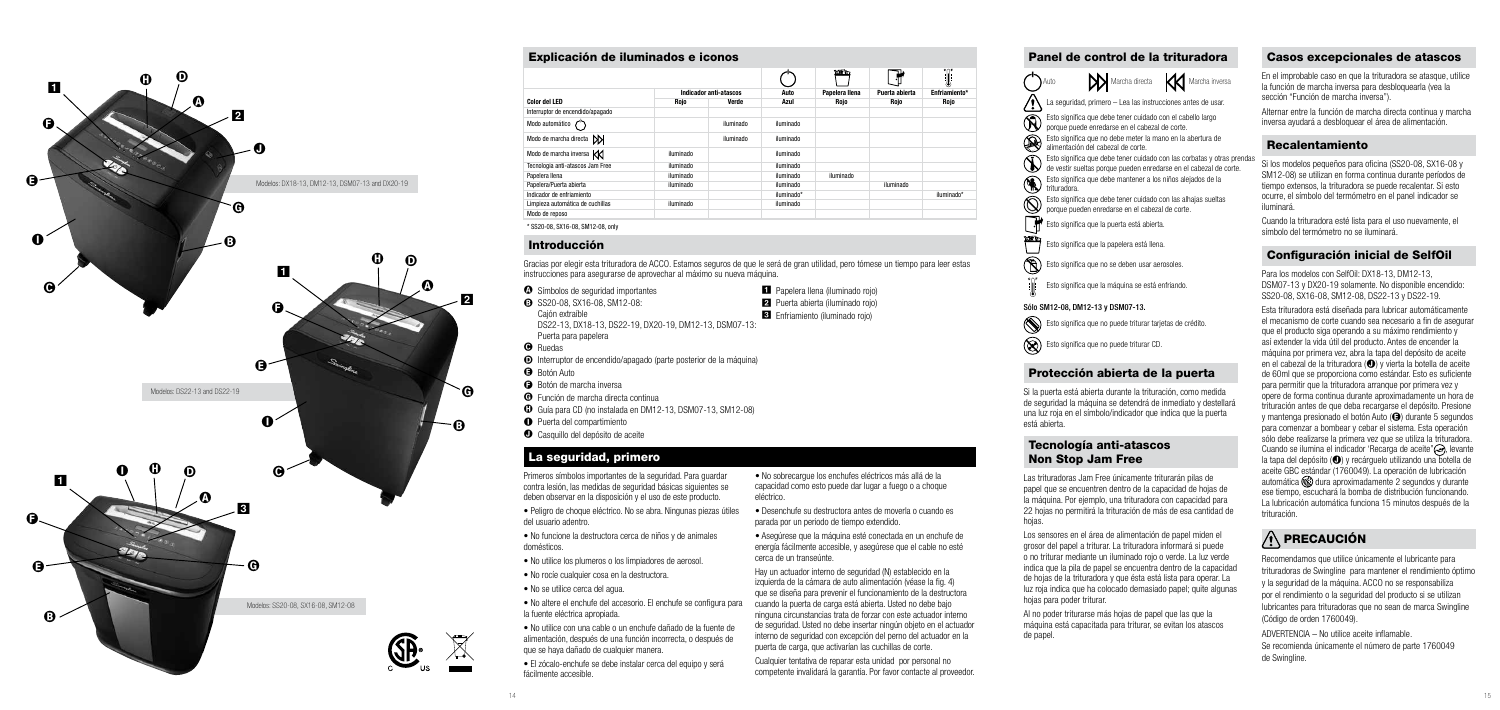# Operación

- Después de desembalar el producto, saque el marco de la bolsa o la papelera de la trituradora (según el modelo) y quite la bandeja para fragmentos de CD, que se encuentra en la parte superior del marco (en los modelos grandes) o en la papelera (en los modelos pequeños para oficina). Guarde esta bandeja sobre los puntos de ubicación externa  $(\bigcirc)$  y úsela cuando triture CD o tarjetas de crédito para separar la basura para reciclaje (no se aplica a los modelos SM12-08, DM12-13 y DSM07-13).
- Conecte la trituradora al suministro eléctrico.
- Asegúrese de que el botón de encendido/apagado que está en la parte trasera de la máquina esté en la posición de encendido  $(D)$ .
- Para empezar a triturar, presione el botón central de alimentación automática. Esto hará que se ilumine el indicador anti-atascos. Esto programa la trituradora en modo automático e inicia el mecanismo anti-atascos Jam Free. El símbolo de espera se iluminará de color azul y el indicador anti-atascos destellará una luz verde. Ahora puede triturar.
- Inserte el papel a triturar en el área de alimentación. El mecanismo anti-atascos Jam Free medirá el grosor del papel a triturar.

Si el grosor del papel se halla dentro de los límites de capacidad de la trituradora, el motor se activará y los documentos serán triturados. Las cuchillas se detendrán una vez que el proceso de trituración esté completo. Si el grosor del papel es mayor que la capacidad de hojas de la trituradora, el indicador anti-atascos cambiará de verde a rojo y el motor se detendrá.

- Si esto sucede, retire algunas hojas de la pila de papel y vuelva a intentarlo hasta que el indicador anti-atascos vuela a verde: la trituradora comenzará a funcionar de inmediato y permitirá que el papel sea triturado.
- Si la trituradora permanece en modo automático durante más de 2 minutos sin ser utilizada, pasará automáticamente al modo de espera para ahorrar energía.
- La trituradora saldrá del modo de reposo automáticamente cuando se inserte el papel en la boca de alimentación. No necesita presionar nuevamente el botón Auto (E).

# Función de marcha inversa

- En caso de que desee invertir la dirección de la trituración al triturar un documento, se ha instalado un botón de marcha inversa (F) para su conveniencia.
- Al oprimir el botón de marcha inversa, las cuchillas de la trituradora cambiarán la dirección y permitirán recuperar el documento que se está triturando. El indicador anti-atascos cambiará a rojo.
- La función de marcha inversa se ejecutará sólo mientras se oprima el botón. Cuando se suelta el botón de marcha inversa, la trituradora pasará al modo de espera.
- Para regresar al modo automático, presione el botón auto  $(\mathbf{\Theta})$ .

# Trituración de CD y tarjetas de crédito

Los modelos SM12-08, DM12-13 y DSM07-13 no pueden triturar CD o tarjetas de crédito, por ende esta sección no se aplica a estos tres modelos. Los demás modelos Jam Free pueden triturar CD y tarjetas de crédito de la siguiente manera:

- En algunos modelos, se proporciona una bandeja para CD separada para juntar los fragmentos triturados de los CD. Asegúrese de que esté instalada correctamente en la corredera de la papelera o en la papelera interna antes de triturar CD o tarjetas de crédito. Los fragmentos de CD y tarjetas de crédito deben desecharse separados del papel.
- Levante la guía para CD ( $\bigcirc$ ) ubicada en el centro del área de alimentación y sitúela en la boca de la trituradora.
- Para triturar tarjetas de crédito, cambie la trituradora a modo automático e inserte la tarjeta alineada con la flecha que se ve en la boca de la trituradora. Triture sólo de a 1 tarjeta de crédito por vez.
- Para triturar CD, extienda los lados de la guía para CD, cambie la trituradora a modo automático y coloque el CD en el centro de la ranura para CD. Triture sólo de a 1 CD por vez.
- Vacíe la bandeja para CD (si está incluida) luego de haber triturado 8 tarjetas de crédito o CD para evitar que los fragmentos se desborden y caigan en la papelera. Retire la bandeja para CD antes de volver a triturar papel.

# Papelera llena

Cuando la papelera esté llena, la trituradora no funcionará y se iluminará la luz de "papelera llena".

Cuando esto suceda, debe vaciar la papelera.

- Abra la papelera para vaciarla (SS20-08, SX16-08, SM12-08)
- Abra la puerta y retire el marco de la bolsa (DS22-13, DX18-13, DM12-13, DSM07-13, DS22-19, DX20-19)

Una vez que la papelera esté vacía, cierre la puerta/el cajón y presione el botón de automático para continuar con la trituración.

Nota: SX16-08, DX18-13, DX20-19, DM12-13, DSM07-13 - Una vez reinsertada la bolsa o cuando la puerta del gabinete esté cerrada, la trituradora operará durante tres segundos en modo de marcha inversa, se detendrá durante dos segundos y luego operará en marcha directa durante tres segundos para liberar cualquier remanente de papel del mecanismo de corte. Este mecanismo único de autolimpieza es otra tecnología de prevención de atascos de ACCO.

# Garantía

### Garantía limitada por dos años (Excluye cuchillas)

ACCO Brands (Returns Center) USA, 101 Bolton Ave 9E, Booneville MS 38829, ACCO Brands Canada Inc., 5 Precidio Court, Brampton, ON L6S-6B7, ACCO MEXICANA S.A. DE C.V Circuito de la Industria Norte No. 6 Parque Industria Lerma, Lerma Edo. de México C.P. 52000 México. (cada una, respectivamente, "ACCO Brands") garantizan al comprador original de este producto que este producto de ACCO Brands (excepto las cuchillas) está libre de defectos de mano de obra y material por un período de 2 años después de la fecha de compra en condiciones de uso y servicio normales. (Esta garantía excluye las cuchillas.)

La obligación de ACCO Brands bajo esta garantía se limita al reemplazo o la reparación, a la sola opción de ACCO Brands, de cualquier pieza garantizada que ACCO Brands determine que está defectuosa, sin cargo por material o mano de obra. Cualquier reemplazo puede ser, a la sola opción de ACCO Brands, por el mismo producto o un producto sustancialmente similar que puede contener piezas reconstruidas o reacondicionadas. Esta garantía no será válida en cualquiera de las siguientes circunstancias:

(i) si el producto se usó incorrectamente,

(ii) si el producto se dañó por negligencia o accidente, (iii) si el producto fue alterado por cualquier persona que no pertenezca a ACCO Brands o sus agentes autorizados.

Para reclamar la garantía por favor llame al:

- 1-800-541-0094 en los Estados Unidos de América
- 1-800-263-1063 en Canadá

1-800-758-6825 en México

O visite www.swingline.com.

### Garantía limitada adicional para cuchillas

ACCO Brands garantiza que las cuchillas de la trituradora están libres de defectos de material y mano de obra durante todo el tiempo que el comprador original posea este producto en los modelos SS20-08, SX16-08, DS22-13, DX18-13, DS22-19 y DX20-19 y durante un (1) año desde la fecha de compra por parte del consumidor original en los modelos SM12-08, DM12- 13 y DSM07-13.

\*Tenga en cuenta que las cuchillas se desgastarán progresivamente al triturar hojas sujetadas con broches o sujetapapeles: la garantía no cubre esto. Con respecto a la trituración de CD, las trituradoras grandes y pequeñas para oficina de Swingline® fueron diseñadas para triturar hasta 500 y 300 CD

# Accesorios de la trituradora

Le recomendamos usar una bolsa en todos los modelos de trituradora de papel para así reciclar el papel triturado. Consulte la tabla incluida a continuación para averiguar el código de accesorio correcto para su modelo.

| Descripción del accesorio                                   | Número de parte |  |  |  |  |  |  |
|-------------------------------------------------------------|-----------------|--|--|--|--|--|--|
| Modelos: SS20-08, SX16-08 and SM12-08 (8 gallon)            |                 |  |  |  |  |  |  |
| Bolsa de plástico                                           | 1765016         |  |  |  |  |  |  |
| Bolso de Papel                                              | 1765022         |  |  |  |  |  |  |
| Aceite                                                      | 1760049         |  |  |  |  |  |  |
| Modelos: DS22-13, DX18-13, DM12-13 and DSM07-13 (13 gallon) |                 |  |  |  |  |  |  |
| Bolsa de plástico                                           | 1765010         |  |  |  |  |  |  |
| Bolso de Papel                                              | 1765024         |  |  |  |  |  |  |
| Aceite                                                      | 1760049         |  |  |  |  |  |  |
| <b>Modelos:</b> DS22-19 and DX20-19 (19 gallon)             |                 |  |  |  |  |  |  |
| Bolsa de plástico                                           | 1765010         |  |  |  |  |  |  |
| Bolso de Papel                                              | 1765024         |  |  |  |  |  |  |
| Aceite                                                      | 1760049         |  |  |  |  |  |  |

respectivamente durante el período de garantía. La trituración excesiva de CD desgastará las cuchillas y no se halla cubierta por la garantía.

\*\*Los modelos SM12-08, DM12-13 y DSM07-13 NO fueron diseñados para triturar CD y tarjetas de crédito. Si intenta hacerlo, invalidará la garantía.

CONFORME LO PERMITAN LAS LEYES APLICABLES, ESTA GARANTÍA REEMPLAZA CUALQUIER OTRA GARANTÍA VERBAL O ESCRITA. NO ESTÁ AUTORIZADA NINGUNA REPRESENTACIÓN O PROMESA ADICIONAL QUE NO SEA CONSISTENTE CON ESTA GARANTÍA Y NO REPRESENTARÁ OBLIGACIÓN LEGAL ALGUNA PARA ACCO BRANDS. HASTA DONDE LO PERMITEN LAS LEYES APLICABLES, LA DURACIÓN DE CUALQUIER GARANTÍA IMPLÍCITA (SI CORRESPONDIERA) ESTÁ LIMITADA A LA DURACIÓN DE ESTA GARANTÍA. ALGUNOS ESTADOS Y JURISDICCIONES NO PERMITEN LIMITACIONES EN RELACIÓN AL TIEMPO DE DURACIÓN DE UNA GARANTÍA IMPLÍCITA, POR LO TANTO, LA LIMITACIÓN ANTERIOR PUEDE NO SER APLICABLE EN SU CASO. HASTA DONDE LAS LEYES APLICABLES LO PERMITAN, EN NINGÚN CASO ACCO BRANDS ASUME RESPONSABILIDAD LEGAL POR DAÑOS ESPECIALES, INCIDENTALES, PUNITIVOS, EJEMPLARES, CONSECUENTES O SIMILARES YA SEAN PREDECIBLES O NO. ALGUNOS ESTADOS Y JURISDICCIONES NO PERMITEN LA EXCLUSIÓN O LIMITACIÓN DE LOS DAÑOS Y PERJUICIOS ESPECIALES, INCIDENTALES, PUNITIVOS, EJEMPLARES, CONSECUENTES O SIMILARES, DE MODO QUE LA EXCLUSIÓN O LIMITACIÓN PRECEDENTE PUEDE NO SER APLICABLE A SU CASO.

PARA LOS CONSUMIDORES QUE CUENTAN CON EL BENEFICIO DE LEYES O REGULACIONES DE PROTECCIÓN AL CONSUMIDOR EN LA JURISDICCIÓN DONDE SE EFECTUÓ LA COMPRA O SI LAS LEYES SON DIFERENTES Y APLICAN A LA JURISDICCIÓN DE RESIDENCIA, LOS BENEFICIOS OTORGADOS POR ESTA GARANTÍA SON ADICIONALES A TODOS LOS DEMÁS DERECHOS Y COMPENSACIONES QUE MARCAN TALES LEYES Y REGULACIONES DE PROTECCIÓN AL CONSUMIDOR.

Conforme a lo permitido por ley, esta garantía no es transferible y termina automáticamente si el comprador original del producto vende o se deshace de dicho producto de cualquier otra manera.

Esta garantía le otorga derechos legales específicos. Pueden existir otros derechos, que varían según la jurisdicción. Además, ciertas jurisdicciones no permiten (i) la exclusión de ciertas garantías, (ii) las limitaciones de la duración de las garantías implícitas y/o (iii) la exclusión o limitación de ciertos tipos de costos y/o daños y perjuicios de modo que las limitaciones precedentes pueden no ser aplicables.